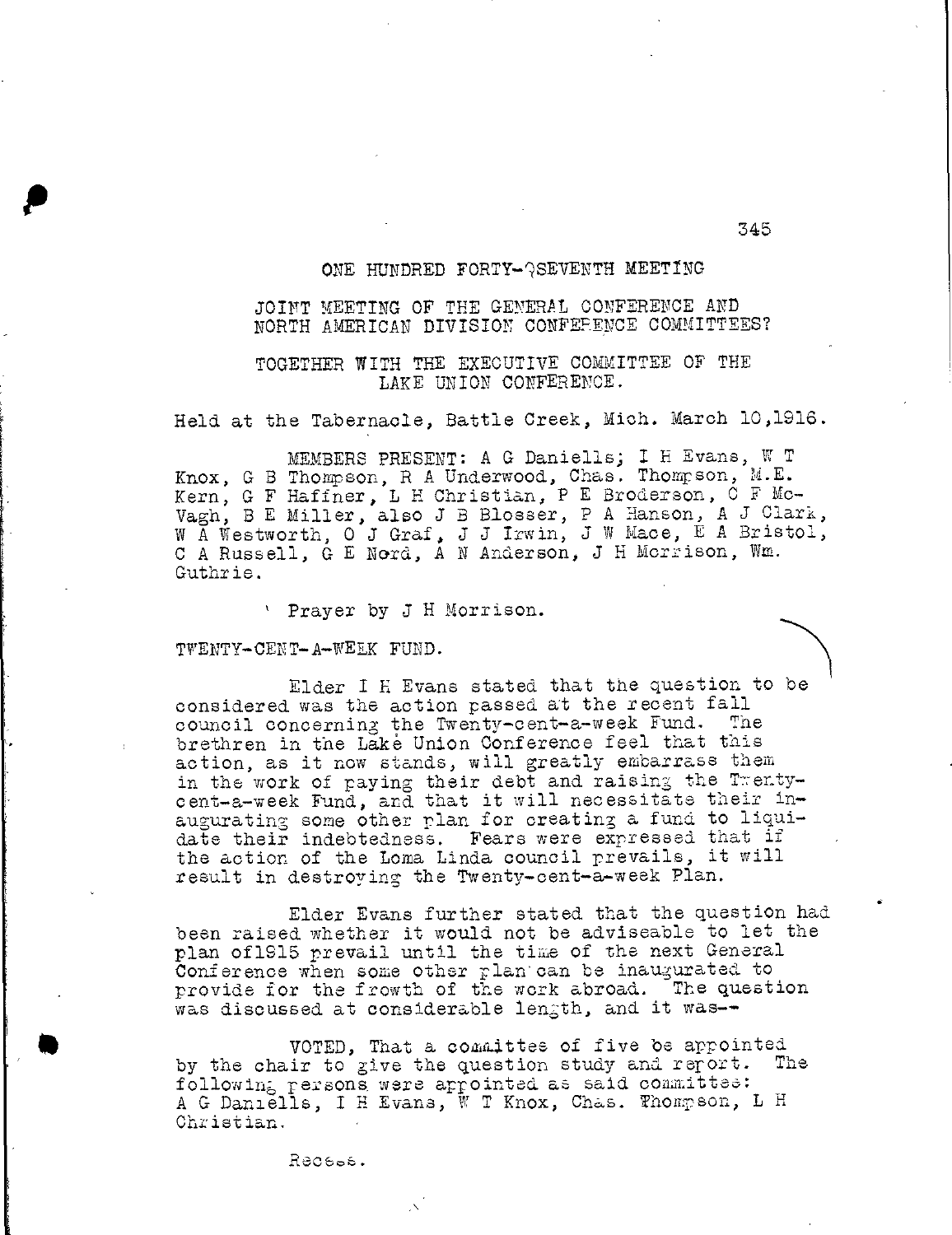4:30 P. M.

Prayer by W. T. Knox,

The Committee appointed at the previous meeting to make recommendation with reference to the future plan of the Twenty-cent-a-week Fund presented their report as follows:

 $>$  Whereas, The recommendations concerning the Twenty-cent-a-week Fund, adopted at Loma Linda seem to be difficult to carry out, and indications seem to point out that the mission funds will not be increased by the plan while some of the Union conferences feel they will have to raise a special fund to apply on their indebtedness, and --

Whereas, The General Conference needs addition-. al funds for its extended work in the needy mission field, therefore,--

RESOLVED,

- (1) That we rescind the Loma Linda action concerning the Twenty-cent-a-week Fund.
- (2) That during 1916 we work on the plan of 1915.
- (3) That beginning with 1917 we send to the General Conference seventeen cents instead of fifteen cents. All above this to be returned to the Union on the same basis as 1915.
- (4)That we increase the donations to the General Conference one cent a year thereafter till the General Conference is receiving twenty-cents a weak for missions, and the remainder of the offerings from any union to be returned as in plan of 191

A.G.Daniells, Chairman. G.B.Thompson, Secretary.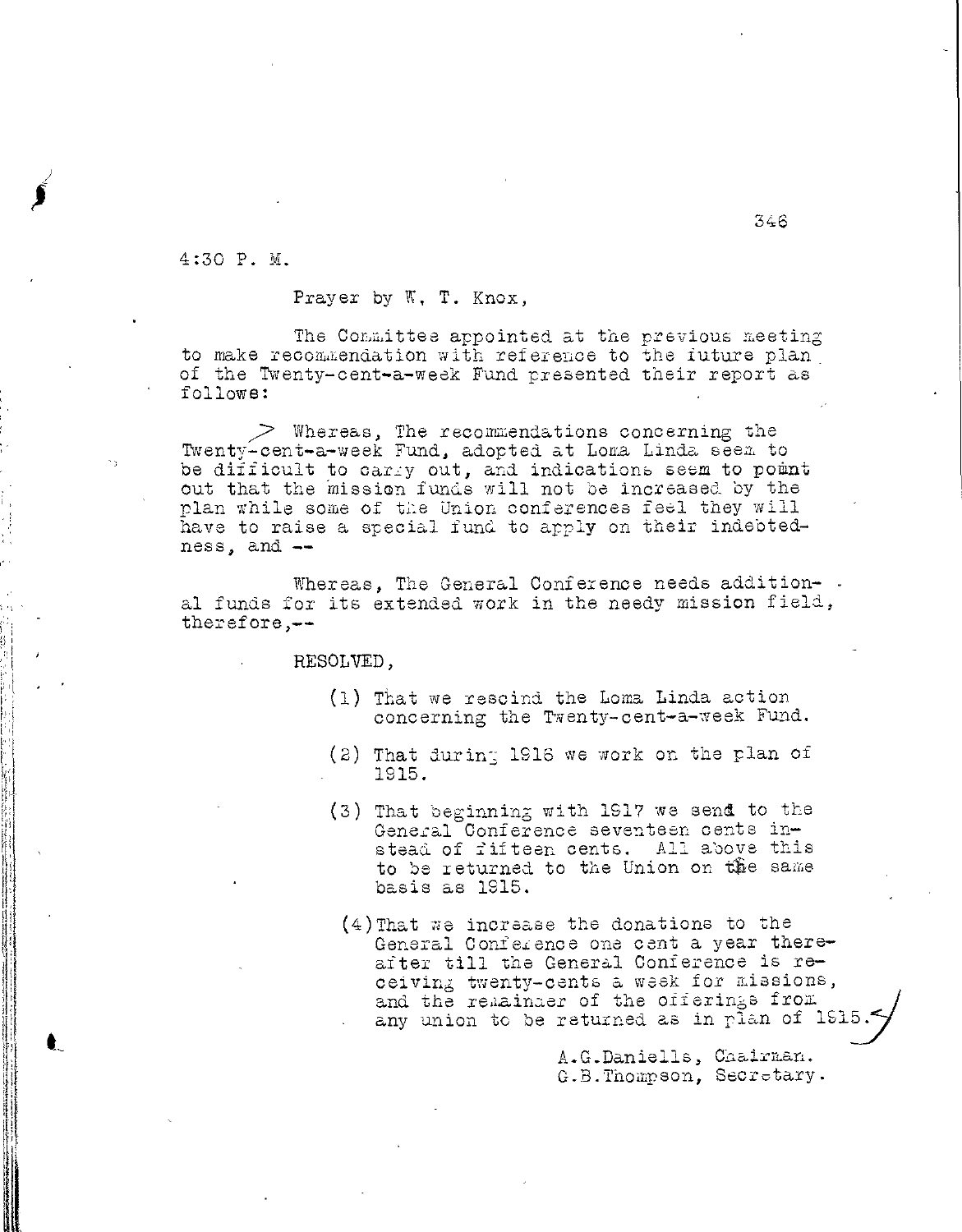## ONE HUNDRED FORTY EIGHTH MEETING

### NORTHAMERICAN DIVISION CONFERENCE COMMITTEE

347

Held at Pittsburgh, Pennsylvania, March 15, 1918.

• MEMBERS PRESENT: I H Evans, G B Thompson, W T Knox, H W Miller, F W Paap, W W Eastman, also L A Hansen, A G Daniell L Shaw.

Prayer by H W Miller.

#### CAMP-MEETING BABORERS:

p

Consideration was given to providing help for the earlier camp-meetings, The following recommendations were made:

Central Union, R C Porter to attend the Colorado camp-meeting.

Northern Union, A G Daniells, B E Miller.

Southeastern Union, F W Paap, H W Miller.

Columbia Union, G F Enoch, W T Knox, F M Wilcox.

Lake Union, I H Evans, Meade MacGuire, L A Hansen.

North Pacific Union, F Griggs, W W Eastman.

Pacific Union, earlier meetings, G B Thompson, later meetings, I H Evans.

East Canadian Union, M E Kern.

Atlantic Union, J L Shaw.

GRADUATING ADDRESSES:

VOTED, That-we advise Elder I H Evans to respond to the invitations received to attend the graduating exercises at the Berrien Springs and Union Colleges.

VOTED; That we counsel A G Daniells  $\circ$  in harmony with the request received to attend the graduating exercises at South Lancaster Academy.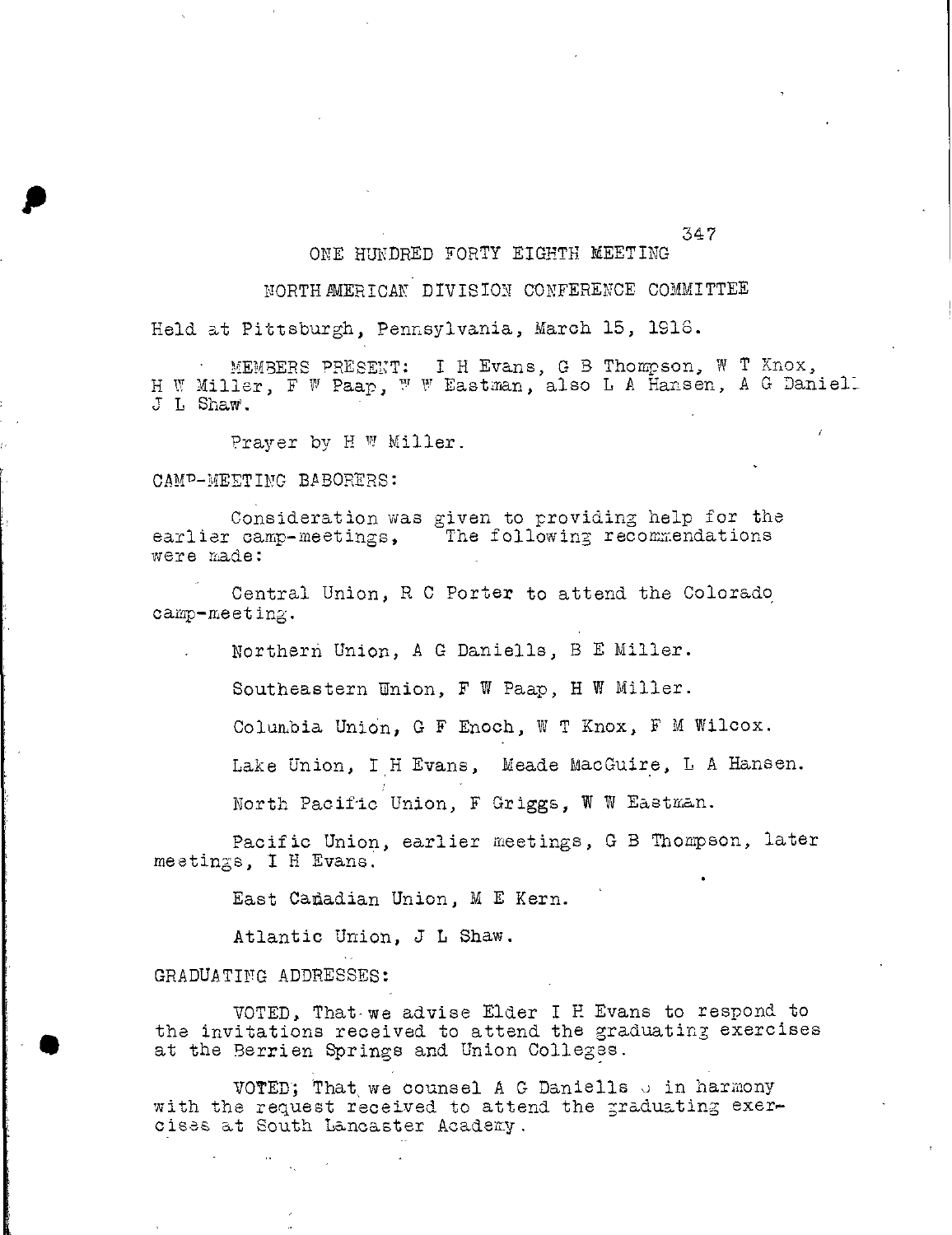### $74348$

MRS. MERRELL:

VOTED, That we appropriate four hundred dollars to the Missouri Conference with the understanding that they put Mrs. E A Merrell to work in that conference.

OAKWOOD SCHOOL:

VOTED, That we grant the request of the Oakwood School board to appropriate \$934.74 to complete the ladies' dormitory.

#### WASHINGTON COLLEGE PRESIDENT:

Counsel was asked by the Washington Missionary College with reference to securing a president for the college to fill the vacancy made by Prof. J L Shaw being taken by the General Conference for Assistant. Foreign Mission Secretary. It was --

VOTED, That in response to this request from the Washington Missionary College we advise that they endeavor to secure Prof. B. F. Machlan to take the presidency of the college. In case the South Lancaster Academy board releases Prof. Machlan for this work it was further --

VOTED, That we recommend to the board of South Lancaster Academy the name of Prof. Gordon Andrews as. principal.

## MAINE CONFERENCE - FINANCIAL HELP;

Elder A.G.Daniells spoke of the great interest that has been awakened in Portland, Maine, and other places throughout the state, and laid before the committee a memorial from the Maine Conference Executive Committee concerning plans for carrying on the work in Portland, and the need of funds to further develop the interest awakened in the city, and follow up what is evidently the leading of the Lord at these places. After giving the matter consideration it was  $\rightarrow$ 

VOTED, That we appropriate to the Atlantic Union Conference for the work in Maine what funds may be necessary fox the proper\_ development of the work there up to \$1,CCO.Ce.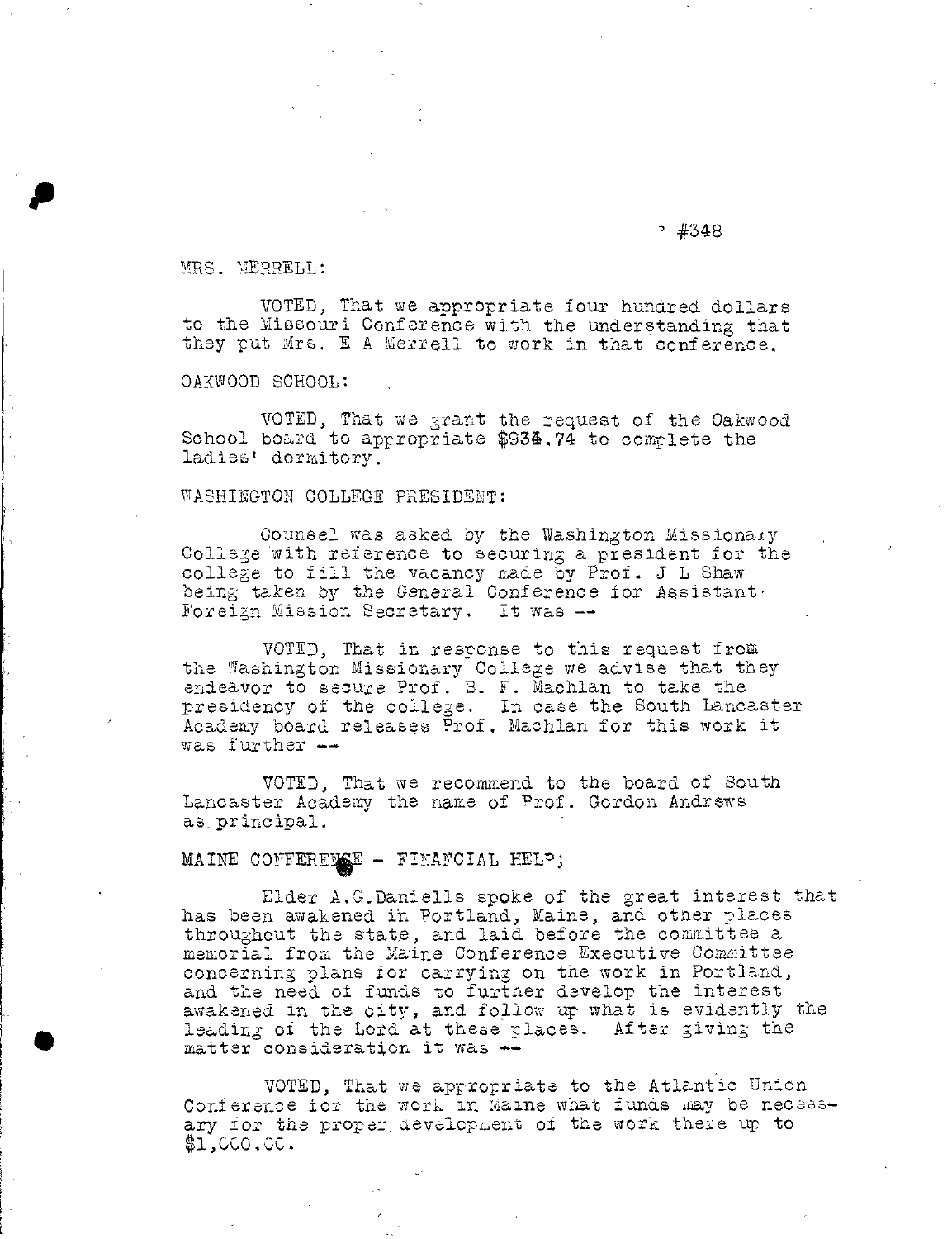### SESSIONS OF NORTH AMERICAN DIVISION AND GENERAL CONFERENCES:

349

Study was given to the holding of the next sessions of the North American Division and General Conferences. As time is quickly passing it was felt that it was not too early to give some consideration to this important gathering. After some careful study the following action was taken.

Whereas, World conditions are such at the present time that we do not know what a day will bring forth, and--

Whereas, Our work in Europe and Mexico is involved to such an extent that it seems improbable at this time that we could secure a proper delegation from countries outside the North American Division Conference if the conference sessions are held as early as the spring of 1917, and  $-$ .

Whereas, It seems to us that it would be better if the first meeting in the Asiatic Division,conference could be postponed till the spring of 191? than to hold it in the autumn of 1916 as now planned, and  $-$ 

Whereas, The winter seems to be more favorable for holding the General and Division Conferences than in the spring or fall because of the strong evangelistic work always unfinished or to be entered upon at these seasons of the year, therefore,--

We suggest to the members of the committees that the sessions of the General and Division Conferences be held in the winter of 1917-18, and that this suggestion be submitted to all members of the General and Division Committees for their prayerful consideration, and request that they report their decision of the question to their respective secretaries at as early a date as possible.

> I F Evans, Chairman. G B Thompson, Secretary.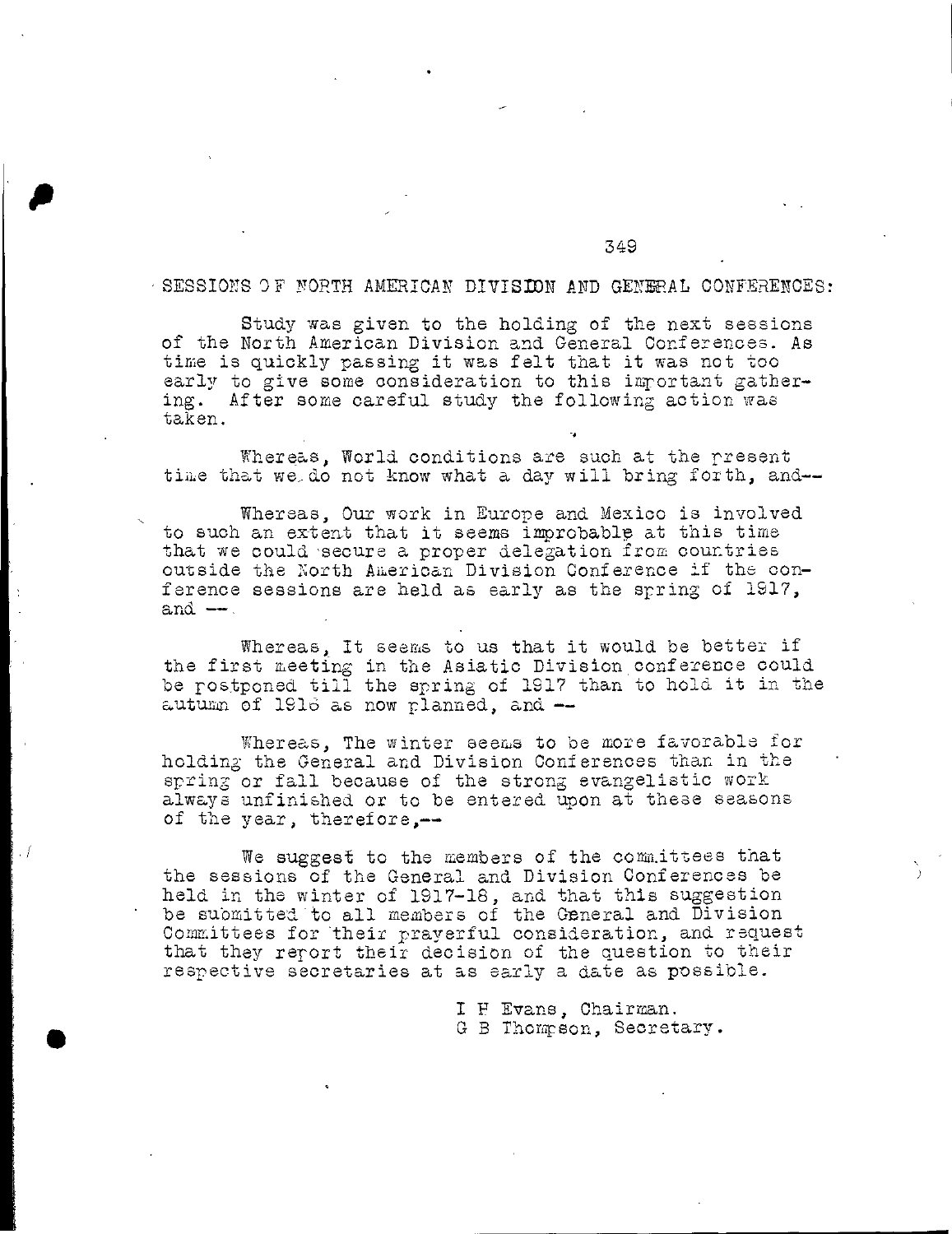## ONE HUNDRED FORTY-NINTH MEETING 350

### NORTH AMERICAN DIVISION CONFERENCE COMMITTEE

### March 2, 1916.

At an informal. meeting of some members of the committee, the following action was\_taken:

VOTED, That we release Prof. H. H. Howard, and recommend H. G. Patchett, of Beechwood Academy, for preceptor at Claremont Union College, South Africa.

> W. T. Knox, Chairman. W. E. Howell, Secretary pro tem.

### ONE HUNDRED FIFTIETH MEETING

### NORTH AMERICAN DIVISION CONFERENCE COMMITTEE

Held at Nashville, Tenn. March 26, 1916.

LIMBERS PRESENT: I H Evans, G B Thompson, F Griggs, S.E Wight, W H Branson, W W Eastman, W T Knox, M E Kern.

Prayer by I H Evans.

GRIGGS - OKLAHOMA MEETING:

A iequent having been received from Elder R A Underwood that Prof. Griggs come to the Oklahoma Union Conference meeting, it was,

VOTED, That in view of the need of some important changes being made in the faculties of the Keene and Clinton schools, that Prof. Griggs attend the meeting of the Southwestern Union Conference at Oklahoma City.

#### LUTHER WARREN:

Requests having been received for the services of Elder Luther Warren both at Winnipeg and Minneapolis, it was,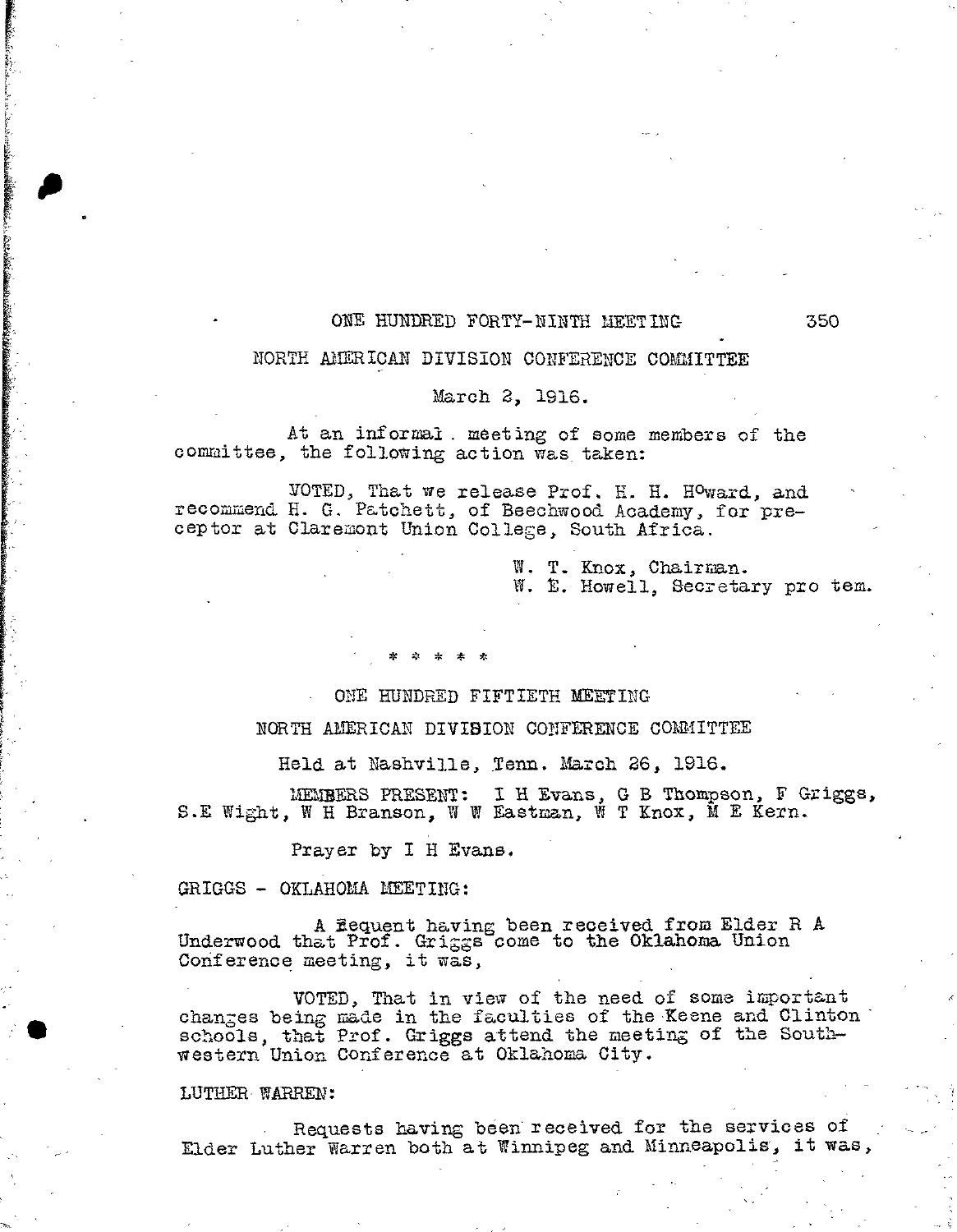VOTED, That Elder Warren be invited to make Winnipeg his field of labor, but in case he does not feel free to do so that he make Minneapolis his field of labor.

351

AUDITOR PACIFIC UNION: •

Elder E E Andross having asked that someone be recommended to their Union for Auditor, it was,

VOTED, That we recommend to the Pacific Union the name of. Brother W E Perrin as auditor.

DOCTOR DUNSCOMBE:

A request having been received from L H Christian for the transfer of Doctor Dunscombe from South Africa to labor in the Lake Union, it was,

Voted, That we request the General Conference Committee to secure the release of Doctor W C Dunscombe that he may return to this country and take up work in the Lake Union Conference.

FLOYD BRALLIER - DEBT:

There being on the books of the Hillcrest School, a debt of \$350.00 against Prof. Bralliar which he claims should not be properly charged against him, it was,

VOTED, That this debt of \$350.00 on the books of the Hillcrest School against Prof. Bralliar be referred to the Auditor of the North American Division Conference for investigation and that he report where this debt properly belongs.

HELP- MISSISSIPPI:

 $\mathbf{r} = \mathbf{r} \times \mathbf{r}$  . We set

In view of the heavy loss sustained by the Mississippi Conference by fire in which their entire tent equipment and other fixtures were lost, it was,

VOTED, That we appropriate \$500.00 to the Mississippi Conference to help them to secure further equipment and that we ask the Northern Union Conference to consider the blessing of giving with us in giving \$500.00 also.